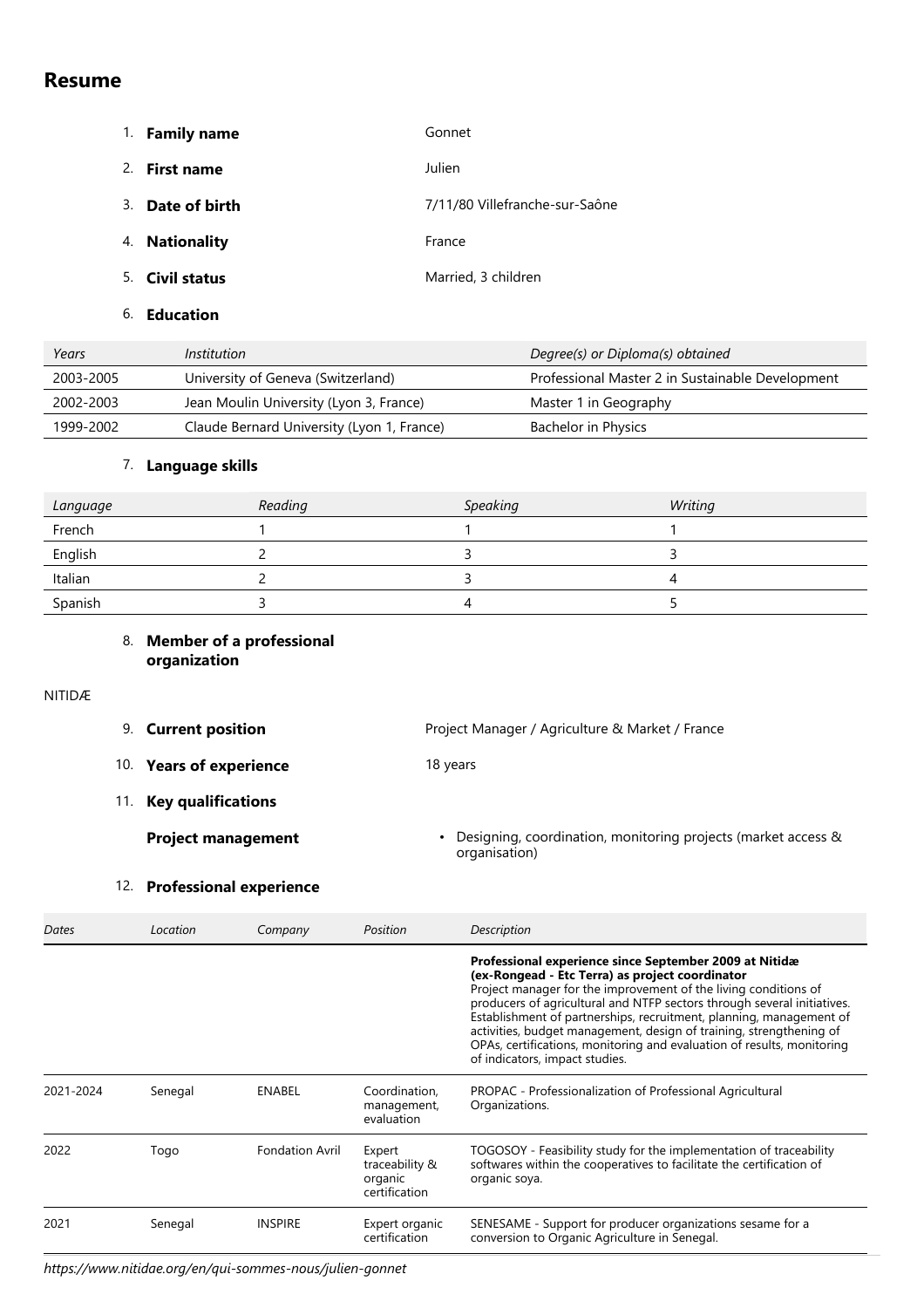| 2021-2022                  | Madagascar            | World Bank                                                                | Expert<br>certification &<br>agricultural<br>markets | MADLABEL - Analysis of the labels sector in Madagascar,<br>theirpotential for valuation of export products and the capacity<br>ofProducer Organizations to be certified.                                                                                                                                   |
|----------------------------|-----------------------|---------------------------------------------------------------------------|------------------------------------------------------|------------------------------------------------------------------------------------------------------------------------------------------------------------------------------------------------------------------------------------------------------------------------------------------------------------|
| 2019-2023                  | Mali                  | European Union<br>/ CONFED Mali                                           | Coordination                                         | Coordination of a EU 4-years project (900 k€): "FORECO – Forest<br>territories and innovative sectors for the forest and the local economy<br>"(14 municipalities):<br>• Reforestation of tree species with economic logic<br>• Improve the marketing of forest products and services                      |
| 2019-2020                  | Ivory Coast           | CTA - Technical<br>center for<br>agricultural and<br>rural<br>cooperation | Coordination                                         | Coordination of the project « COCOBLOCK – Blockchain for a better<br>cocoa traceability »Objective: to develop and test a traceability<br>system based on blockchain (develop transparency, reduce<br>transaction costs, increase the profit margins of cocoa )                                            |
| 2019                       | Madagascar            | <b>COLEACP</b>                                                            | Certification<br>expert                              | « MANGAMADA – Analysis and advice to improve the supply of<br>organic and fair-trade mango to a process unit »:<br>Diagnosis of the current supply system<br>• Facilitate the business / cooperative meeting                                                                                               |
| 2019                       | Republic of<br>Guinea | EGIS                                                                      | Coordination                                         | <b>GUINATIC</b> - Contribution to the Technical Assistance Project<br>forMinistry of Agriculture on innovation in agricultural advice<br>bydigital tools                                                                                                                                                   |
| 2018-2021                  | Ivory Coast           | Ecookim                                                                   | Coordination /<br>certification<br>expert            | Project « CERTIBIO - Technical assistance to Ecookim for<br>thecertification and production of organic cocoa »:<br>Training, implementation and verification of rules and<br>certification procedures<br>Develop technical support to identify alternative practices to<br>the use of chemical fertilizers |
| 2018-2021                  | Mozambique            | AFD / INCAJU                                                              | Expert in<br>organic<br>certification                | Project « ACAMOZ - Support for the cashew value chain in<br>Mozambique »: Strengthen the cashew value chain in order to<br>increase theincome of small producers and preserve thenatural<br>resources in a strengthened and more transparent institutional<br>context led by INCAJU                        |
| 2018-2019                  | Burkina Faso          | Confidential                                                              | Certification<br>expert                              | Project « CERETIF - Establishment of certified cereal<br>chains(BIO/FLO/FFL) »:Support for the establishment of certified<br>chains (BIO / FFL / FLO) inBurkina Faso in partnership with 2 POs, in<br>particular the NetworkShea Butter Producers from Hauts Bassins and<br>Cascades (RPBHC).              |
| January -<br>February 2018 | Madagascar            | Confidential                                                              | Expert in<br>organic<br>certification                | Project « FANAMBY - Study of carbon sequestration potential for the<br>feasibility of a carbon project in the New Protected Area of Loky<br>Manambato »:<br>Analysis of the impacts of a carbon project<br>Carbon certification feasibility study<br>Impact assessment of the certified vanilla sector     |
| 2017-2019                  | Ivory Coast           | FDF / CFSI                                                                | Coordination                                         | Project « EKAN EBONOU - Family farming is present in supermarket<br>shelves in Ivory Coast »: Improve the income of women producers in<br>the women's union of Attiengouakro by creating added value<br>through the sustainable supply of supermarkets with products<br>market gardeners.                  |
| 2017-2019                  | Mozambique            | World Bank                                                                | Expert<br>geographer                                 | Project « LAUREL - Territorial planning to improve resilience<br>landscapes in Mozambique »: Improve spatial data on land<br>degradation and by developing a prototype platform (LANDSIM) to<br>simulate, evaluate and reorient uses and change land use                                                   |
| 2017-2018                  | Madagascar            | Cosmetic<br>companies                                                     | Consultant                                           | Diagnosis and recommendations for setting up a private<br>repositoryprivate SOLSO from l'Oréal for vanilla supply (in progress).                                                                                                                                                                           |
| 2017                       | Madagascar            | L'Oréal /<br>ASMADA                                                       | Certification<br>expert                              | ASMADA - Sourcing framing study in Madagascar for<br>Décléor: Evaluate the sourcing potential of Essential Oils by ASMADA                                                                                                                                                                                  |
| April 2017                 | France (Lyon)         | ISARA-Lyon                                                                | Intervenor                                           | Intervention on fair trade within the framework of the ISARA training<br>"Agricultural and food economics: from global to local "(4th year<br>student engineers-agronomists)                                                                                                                               |
| <b>Since 2017</b>          | Ivory Coast           | <b>Ivorian</b><br>Cooperative<br><b>SCPBM</b>                             | <b>Trainer</b>                                       | Training to ensure compliance on BIO and FFL references.<br>Production of the cooperative in cocoa : 15 T/year.                                                                                                                                                                                            |
| <b>Since 2017</b>          | Morocco               | <b>ORIANE Nature</b>                                                      | Project officer                                      | Study on the implementation of a strategy to convert 10<br>conventional products in a fairtrade brand (mint, verbena, rose, bitter<br>orange,) - ongoing.                                                                                                                                                  |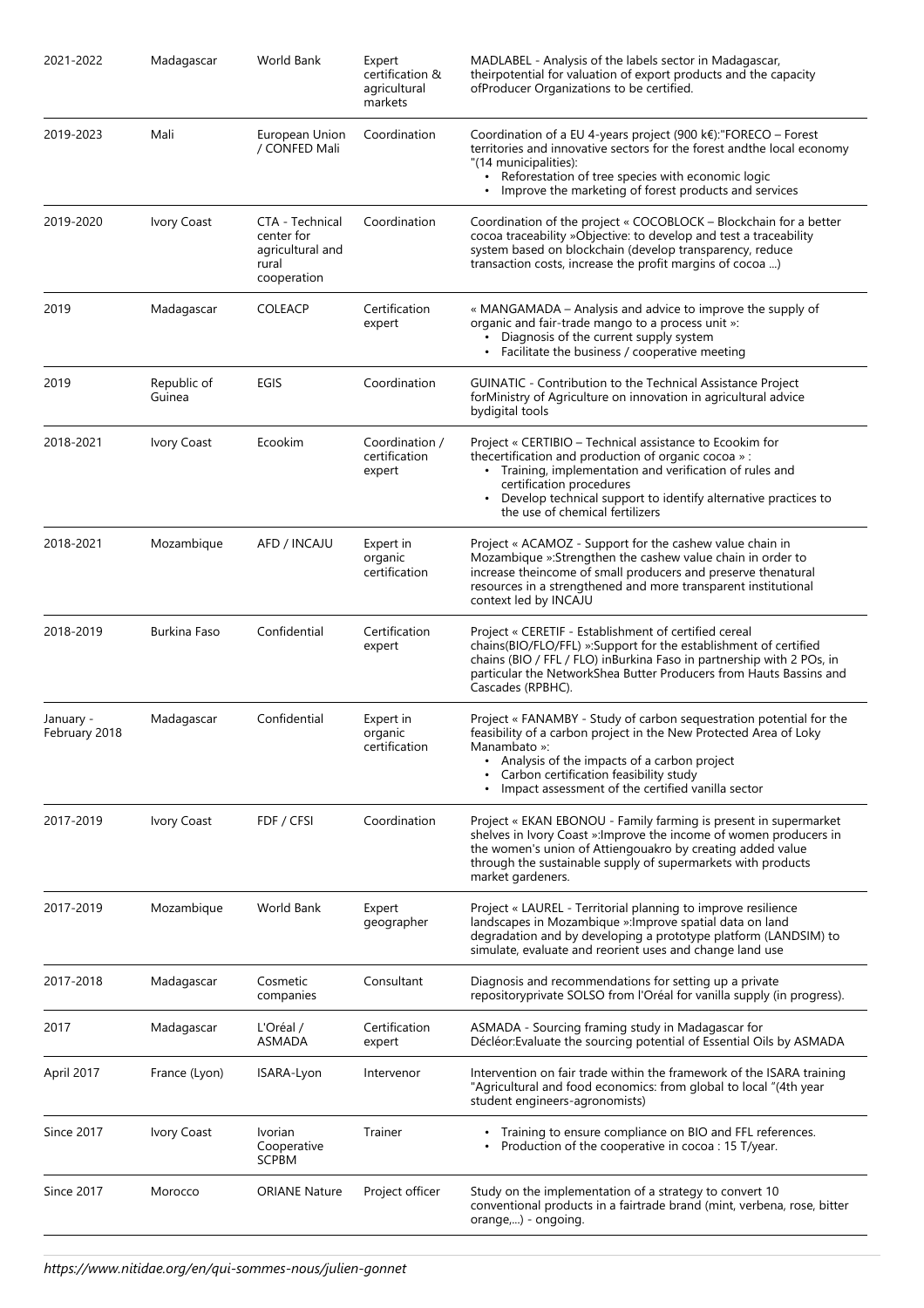| <b>Since 2009</b>                             | Burkina Faso                                                               | Yanta / RPBHC                              | Expertise ICS /<br>FFL      | • Yanta : Union de transformation de noix de cajou au Burkina –<br>800T/year en Organic/FLO. Support to the establishment of the<br>ICS (Internal Control System) and compliance with the system<br>of reference.<br>RPBHC known as "le Réseau": support to shea FFL<br>$\bullet$<br>certification(awareness, trainings, support in writing the<br>required documents, price policy, use of the development<br>funds, etc.)                                                                                                                                                                                                                                                                |
|-----------------------------------------------|----------------------------------------------------------------------------|--------------------------------------------|-----------------------------|--------------------------------------------------------------------------------------------------------------------------------------------------------------------------------------------------------------------------------------------------------------------------------------------------------------------------------------------------------------------------------------------------------------------------------------------------------------------------------------------------------------------------------------------------------------------------------------------------------------------------------------------------------------------------------------------|
| 2016-2019                                     | Benin, Burkina,<br>Ivory Coast,<br>Ghana, Mali,<br>Niger, Senegal,<br>Togo | CEDEAO-ARAA<br>/ CTA                       | Project Manager             | Coordination of the project: « Intelligence économique au service de<br>la gestion du risque prix dans les filières céréales (mil, sorgho, maïs,<br>riz) in 8 countries of West Africa ».                                                                                                                                                                                                                                                                                                                                                                                                                                                                                                  |
| May to August<br>2016 & May to<br>August 2017 | Chad                                                                       | GIZ                                        | Project Manager             | Coordination of the project: "Operationalisation of the Seed Sector<br>in Chad" - phase 1 (2016) & phase 2 (2017)<br>Implementation of an information system on quantities,<br>$\bullet$<br>qualities and seeds localisation for corn, millet, sorghum and<br>groundnut;<br>Training local team;<br>Identification of points of sales, raising awareness on improved<br>seeds;<br>Messages on FM radio and bulletin;<br>Promoting the MIS on markets.                                                                                                                                                                                                                                      |
| January 2016                                  | Chad                                                                       | PADL-GRN<br>(Chad)                         | Coordinator /<br>Consultant | Training workshops on agricultural value chains and familybased<br>farming systems to the benefit of NGO partners.                                                                                                                                                                                                                                                                                                                                                                                                                                                                                                                                                                         |
| December 2015                                 | <b>Ivory Coast</b>                                                         | <b>CTA</b>                                 | Coordinator /<br>Trainer    | Training workshops of 53 leaders and facilitators of the main<br>agricultural market information systems in 15 West and Central<br>African countries.                                                                                                                                                                                                                                                                                                                                                                                                                                                                                                                                      |
| November 2015                                 | Chad                                                                       | FAO                                        | Consultant                  | Consultancy within the frame of a project to support the<br>development of spirulina sector in Chad: support the resilience of<br>women who produce spirulina.                                                                                                                                                                                                                                                                                                                                                                                                                                                                                                                             |
| November 2015                                 | Morocco                                                                    | Cosmetic<br>companies                      | Consultant                  | Diagnosis of the "iris roots" sector for an EFT Certification :<br>• Describe the supply chain (production, process, marketing) of<br>the "iris roots" sector : typology of producers and farmers'<br>income.<br>Define an action plan for an EFT Certification.                                                                                                                                                                                                                                                                                                                                                                                                                           |
| 2014-2015                                     | <b>ACP Countries</b>                                                       | <b>CTA</b>                                 | Coordinator                 | • Coordination of the project: "Drafting of training materials to<br>promote the development of value chains and agribusiness in<br>ACP countries"<br>Improve relations between actors to structure agricultural<br>sectors and make each actor's income sustainable thanks to the<br>development of training material on agricultural value chains.<br>• A training support "Image Box" for producers and small traders<br>and processors.<br>• A training support "Presentation" for actors of the downstream<br>agricultural sectors (traders, food processors, distributors) and<br>agricultural stakeholders in general (Officials, agricultural<br>Advices in Agriculture Students). |
| 2014-2015                                     | <b>ACP Countries</b>                                                       | <b>CTA</b>                                 | Project Manager             | • Coordination of the project: "Building viable delivery models of<br>ICT for agriculture in ACP Countries".<br>• This project involves the extension and harmonization of a MIS<br>(market information service) and business consultancy called<br>N'KALO in Mali, Burkina Faso and Ivory Coast, an initiative born<br>in 2009.                                                                                                                                                                                                                                                                                                                                                           |
| <b>Since 2013</b>                             | Mali                                                                       | Orange Mali                                | Project Manager             | • Coordination of the project: "Market price collection for<br>farmers in Mali".<br>Implementation of a market price collection system<br>٠<br>(agricultural products) within the frame of the SENEKELA<br>program.                                                                                                                                                                                                                                                                                                                                                                                                                                                                        |
| 2012                                          | Ivory Coast                                                                | French Embassy<br>in Ivory Coast<br>(SCAC) | Project Manager             | Study of the spirulina market in Ivory Coast and animation of a<br>sellers' network.                                                                                                                                                                                                                                                                                                                                                                                                                                                                                                                                                                                                       |
| 2012 (45 days)                                | Chad                                                                       | FAO                                        | Consultant                  | Consultancy for the study and design of the FAO National<br>Development Plan - Aquaculture - for a commercial purpose in<br>Chad (spirulina sector).<br>Réf : TCP/CHD/3302.<br>$\bullet$                                                                                                                                                                                                                                                                                                                                                                                                                                                                                                   |
| 2013-2016                                     | Chad                                                                       | EU                                         | Project Manager             | Study on the sesame and nuts sectors : "Support the development of<br>oilseed sectors (sesame, sheanut, groundnut and cashewnut) by a<br>lean manufacturing and connected to the market".                                                                                                                                                                                                                                                                                                                                                                                                                                                                                                  |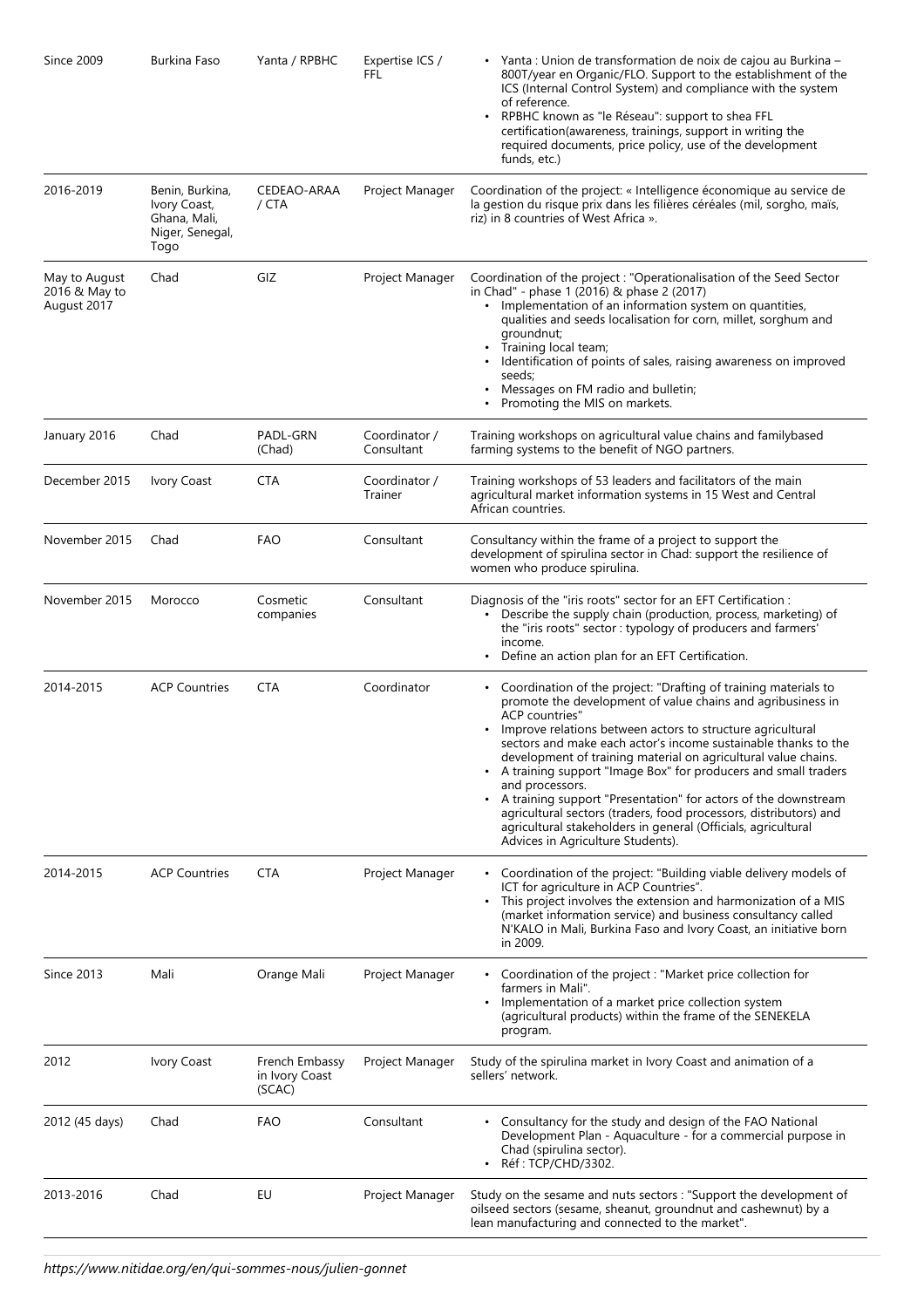| 2013-2014         | Senegal, Ivory<br>Coast, Burkina<br>Faso, Mali | OIF                                                       | Project Manager | Coordination of the project : "Promoting the integration of cashew<br>and sesame small producers in the international trade, through the<br>dissemination of useful and regular information".                                                                                                                                                                                                                                                                                                         |
|-------------------|------------------------------------------------|-----------------------------------------------------------|-----------------|-------------------------------------------------------------------------------------------------------------------------------------------------------------------------------------------------------------------------------------------------------------------------------------------------------------------------------------------------------------------------------------------------------------------------------------------------------------------------------------------------------|
| May 2013          | Ivory Coast                                    | OIPI (Ivorian<br>Office for<br>Intellectual<br>Propriety) | Consultant      | Feasibility study for the establishment of Geographical Indications<br>(GI) in Cote d'Ivoire as tools for territorial development.                                                                                                                                                                                                                                                                                                                                                                    |
| 2008-2009         | Democratic<br>Republic of the<br>Congo         | COSI / UE /<br>Multi-donors                               | Project Officer | • Fundraising and launching of a program to support local<br>organisations on the Human rights area. (2Meuros)<br>• Approach by a consortium, implementation of a micro-projects<br>selection methodology, talks with the civil society's actors.                                                                                                                                                                                                                                                     |
| 2004-2005         | Chad                                           | <b>FAO</b>                                                | Project Manager | Project Manager of a feasibility study to support the Spirulina<br>chain in Chad in order to fight against food insecurity,<br>malnutrition and to improve the living conditions and the<br>incomes of women (Funding: 1000 K Euros - EU).<br>Participative method, training sessions, negotiations with the<br>ministries, definition of the technical parts of the activities, from<br>the aims of the project to the concrete field action, prospection,<br>development, management and animation. |
| 2006-2008         | Chad                                           | FAO                                                       | Project Manager | Project Manager of a food security project by promoting the<br>Spirulina sector in Chad (1M€ - CE).<br>Partnership, planification, recruitment, assistance and<br>$\bullet$<br>consulting with the authorities, administrative and budget<br>management, results and assessment, training, implementation<br>of evaluation tools, animation of the relationship with the<br>population.                                                                                                               |
| 2011-2014         | Ivory Coast                                    | AFD-GIZ                                                   | Project Manager | Project manager of the N'KALO initiative: Promote the<br>integration of professional agricultural organizations of cashew<br>chain in international trade.<br>Project coordination, implementation of partnerships,<br>recruitment, planification, management of the activities,<br>budgeting.                                                                                                                                                                                                        |
| 2011              | Angola                                         | <b>FAO</b>                                                | Consultant      | • Designing of a national development plan for the spirulina<br>sector on behalf of the FAO (Angola).<br>Training of the national authorities in the health and agriculture<br>$\bullet$<br>area.<br>Ref: TCPF/ANG/3301 "Development of the spirulina sector in<br>Angola ».                                                                                                                                                                                                                          |
| 2011-2012         | Gabon                                          | <b>FSBO</b>                                               | Project Officer | Support to the Gabonese civil society organizations on the project<br>cycle management with a special support on implementing planning,<br>evaluation, management & monitoring tools, communication, fund<br>research and project design.                                                                                                                                                                                                                                                             |
| 2009-2011         | Ivory Coast                                    | ACP Group - UE                                            | Project Manager | Project manager of the following project : "creation of a<br>proactive ICT network to share knowledge about the cashew<br>world market in order to promote the sector in Ivory Coast"<br>(Funding: $500k \epsilon$ ).<br>Network ITC, dissemination of newsletters, SMS, multi-services<br>e-learning platform, capacity building in ICT (computers,<br>internet access).                                                                                                                             |
| 2003              | Brazil                                         |                                                           | Researcher      | Environmental and sociological study on the activity of logging<br>the primary forests of Amazonia to produce wood coal in the<br>area of Açailândia-Maranhao-Brazil.<br>Cartography, satellite images, GIS, spatial analysis, Field survey,<br>slave work.                                                                                                                                                                                                                                           |
| <b>Since 2017</b> | Madagascar                                     | Cosmetic<br>companies                                     | Consultant      | Diagnosis and recommendations for the implementation of a L'Oréal<br>SOLSO private standard - vanilla sector (ongoing).                                                                                                                                                                                                                                                                                                                                                                               |
| <b>Since 2015</b> | Morocco                                        | Cosmetic<br>companies                                     | Consultant      | Certifying the "iris roots" sector with a L'Oréal SOLSO standard :<br>general management, diagnosis, ensuring compliance, monitoring,<br>support, training various actors.                                                                                                                                                                                                                                                                                                                            |

## 13. **Publications**